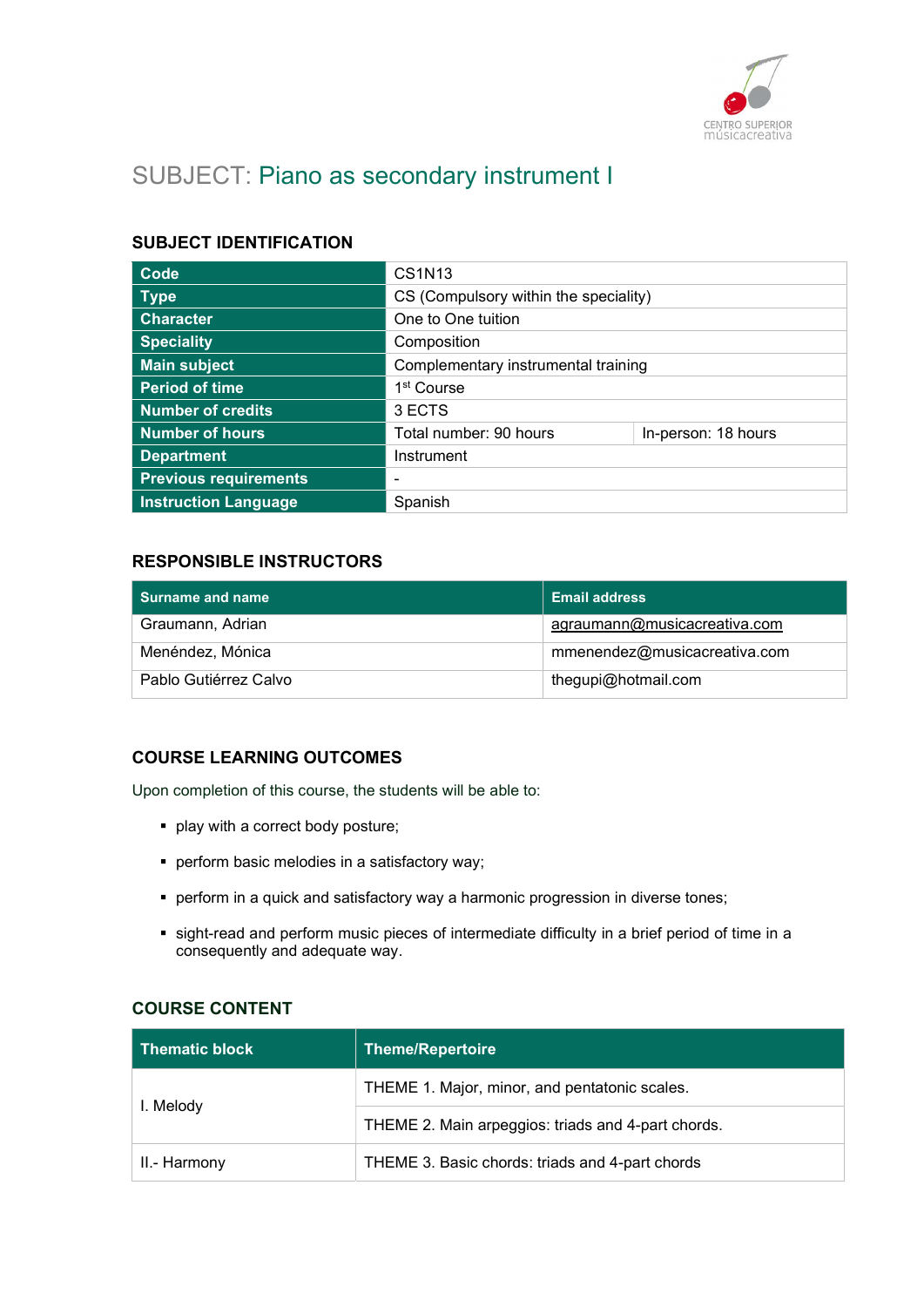

| THEME 4. Chords with tension. |                                                                           |
|-------------------------------|---------------------------------------------------------------------------|
|                               | THEME 5. Basic harmonic progressions with a correct voices<br>conduction. |
| III. Technique                | THEME 6. Study of basic techniques for a correct performance.             |
| IV. Sight-reading             | THEME 7. Sight-reading practice: lead sheets and simple pieces.           |
| V. Performance                | THEME 8. Study and practice of the music pieces.                          |

## STUDENT´S STUDY HOURS PLANNING

| <b>Activity type</b>                                           | <b>Total hours</b> |
|----------------------------------------------------------------|--------------------|
| <b>Theoretic activities</b>                                    | 3 hours            |
| <b>Practice activities</b>                                     | 13 hours           |
| Other mandatory training activities (seminars, workshops etc.) | 1 hours            |
| <b>Test taking</b>                                             | 1 hours            |
| <b>Student self-study hours</b>                                | 62 hours           |
| <b>Practice preparation</b>                                    | 10 hours           |
| <b>Total studying hours</b>                                    | 18+72= 90 hours    |

## **METHODOLOGY**

| <b>Theoretical activities</b>                                                | Theoretical/conceptual explanations and analysis of different<br>examples coming from all the most relevant music styles.                                                                       |
|------------------------------------------------------------------------------|-------------------------------------------------------------------------------------------------------------------------------------------------------------------------------------------------|
| <b>Practical activities</b>                                                  | Practical application of what has been studied in class through<br>transcriptions, collective group intonation, performance with<br>instrument, sight-reading, rhythms and melodies composition |
| <b>Other training mandatory</b><br>activities (workshops,<br>seminars, etc.) | Thematic sessions with visiting professors                                                                                                                                                      |

#### ASSESSMENT TOOLS

| <b>Theoretical activities</b> | <b>Participation:</b> The students must actively participate in class, proving<br>interest and/or understanding of the content covered.<br>Continuous evaluation: The students must fulfil the requested<br>assignments during the whole academic course, proving research<br>ability and practice synthesis skills concerning theoretical concepts in<br>performance. |
|-------------------------------|------------------------------------------------------------------------------------------------------------------------------------------------------------------------------------------------------------------------------------------------------------------------------------------------------------------------------------------------------------------------|
| <b>Practical activities</b>   | Participation: The students must actively participate in class, proving<br>interest and/or understanding of the content covered.<br>Continuous evaluation: The students must fulfil the requested practical<br>assignments during the whole academic course based on to team-work                                                                                      |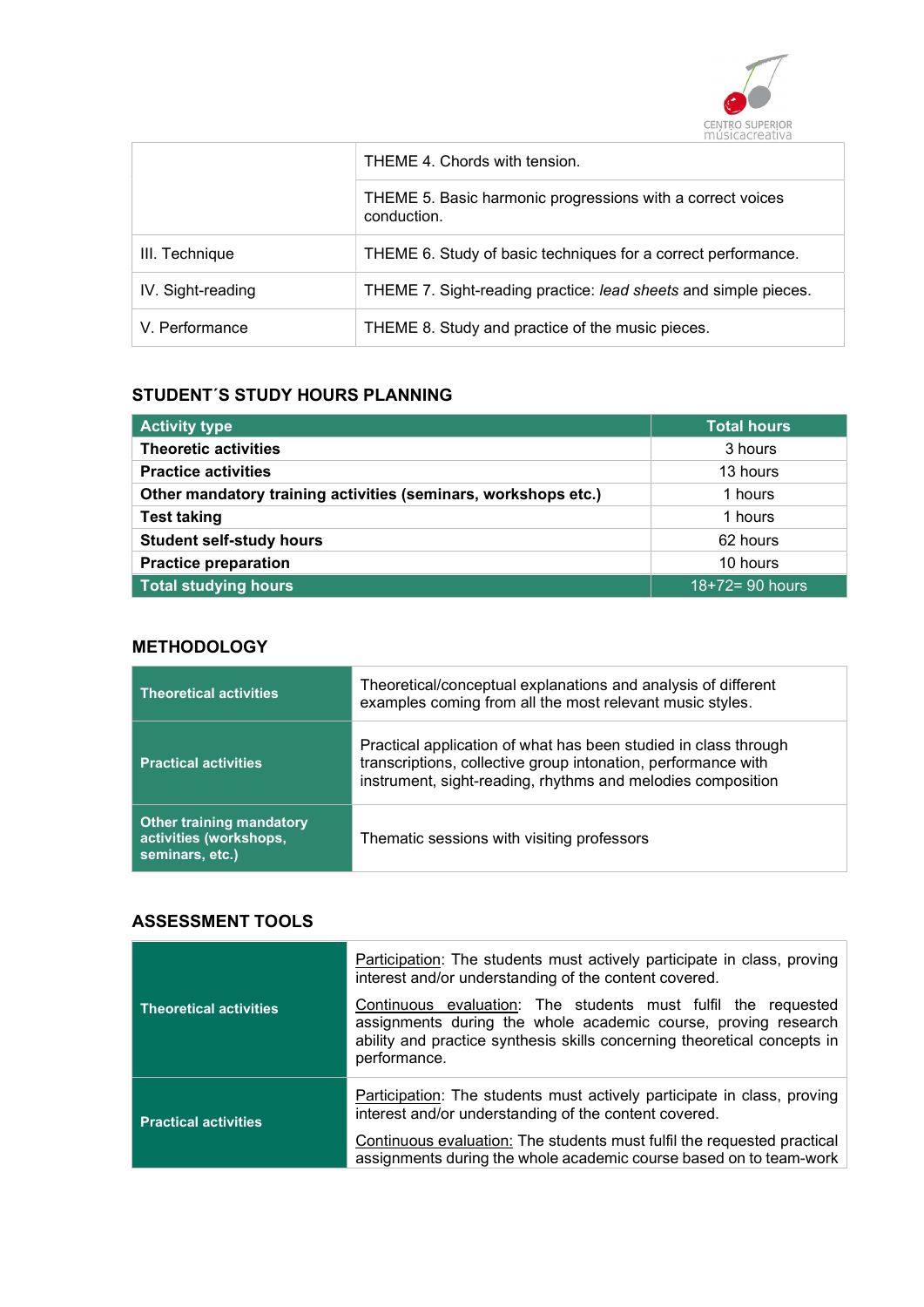

|                                                                                 | dynamics and also prove writing and oral skills, beside performing<br>skills.                                                                                                                                                            |
|---------------------------------------------------------------------------------|------------------------------------------------------------------------------------------------------------------------------------------------------------------------------------------------------------------------------------------|
|                                                                                 | Performance exams: The students must take at least two exams during<br>the academic course in order to show the practical skills acquired and<br>the practical assimilation of the course contents, following the tests<br>instructions. |
| <b>Other educational mandatory</b><br>activities (workshops,<br>seminars, etc.) | <b>Participation:</b> The students must actively participate in the different<br>relevant events as considered by the instructor or by the degree<br>coordinators.                                                                       |

## ASSESSMENT CRITERIA

| <b>Theoretical activities</b>                                                | To prove the knowledge acquired during the course through<br>assessment activities and through the implementation of this<br>knowledge in the practical performance.                                                                              |
|------------------------------------------------------------------------------|---------------------------------------------------------------------------------------------------------------------------------------------------------------------------------------------------------------------------------------------------|
| <b>Practical activities</b>                                                  | To prove technical and performing skills through performing tests<br>and through technical, sight-reading and improvisation exercises<br>that will enable the identification of problematics and the<br>improvement and development of new tools. |
| <b>Other training mandatory</b><br>activities (workshops,<br>seminars, etc.) | To attend and participate in the relevant events for their education<br>(Meet the artists sessions, invited professors' sessions, concerts<br>and rehearsals)                                                                                     |

#### GRADE DETERMINATION SYSTEM

#### Grade determination system in continuous assessment

|                       | <b>Grade percentage</b> |
|-----------------------|-------------------------|
| Continuous assessment | 20%                     |
| Mid-term exam         | 30%                     |
| Final exam            | 50%                     |
| Total                 | 100%                    |

#### Grade determination system in cases of loss of continuous assessment right

|            | <b>Grade percentage</b> |
|------------|-------------------------|
| Final exam | 80%                     |
| Total      | 80%                     |

#### Grade determination system for the extraordinary assessment call

|             | <b>Grade percentage</b> |
|-------------|-------------------------|
| Retake exam | 100%                    |
| Total       | 100%                    |

# Grade determination system for students with disabilities